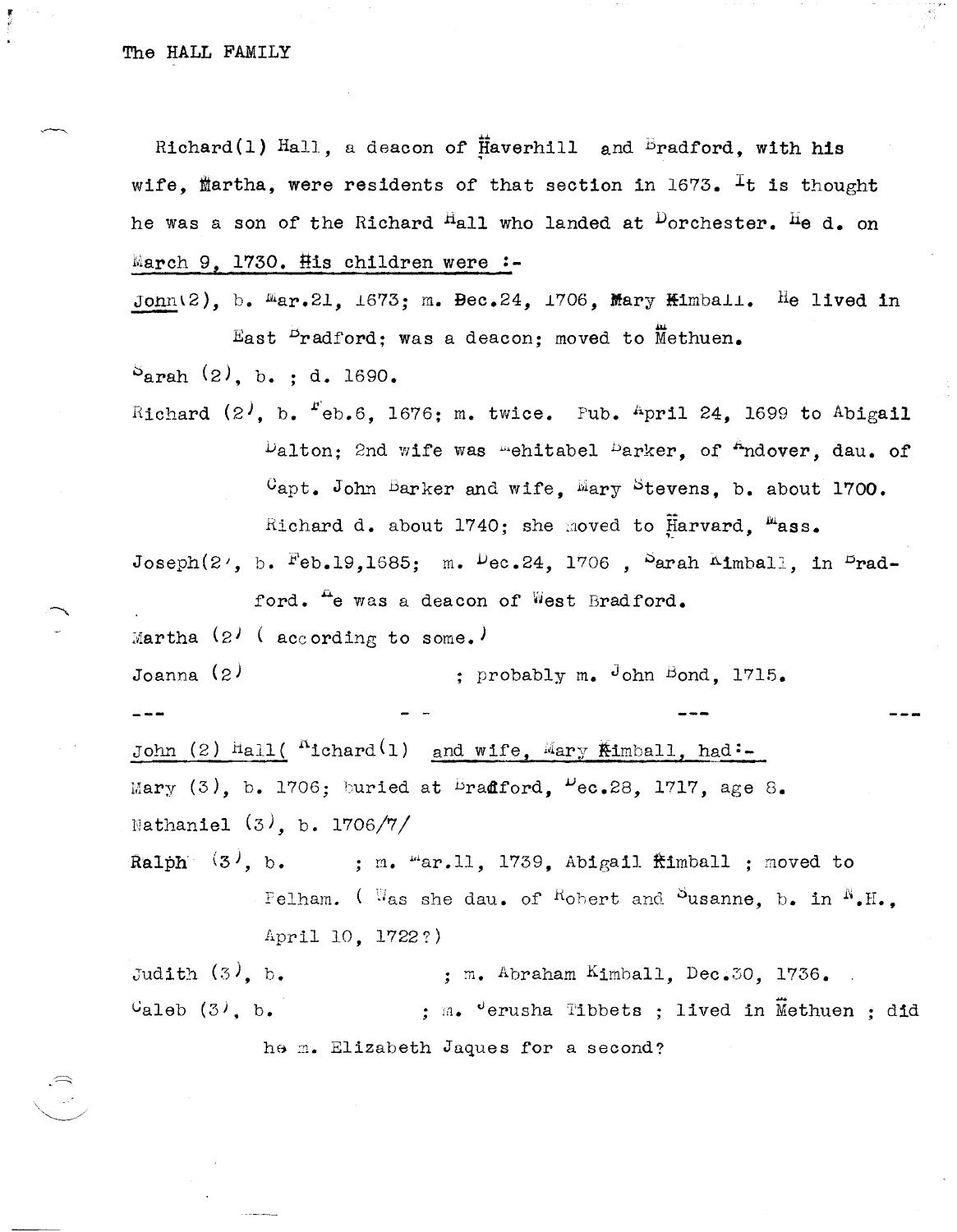Children of  $J_{ohn}(z)$  Hall and wife, Mary Kimball (cont.):-

Henry(3) B.Nov.23, 1712; m. 1734.Joanna  $^{\circ}$ argent; lived in Halls Village. Chester,  $N_{\bullet}H_{\bullet}$ 

 $John(3)$ , b. : m.  $Dec.25.1741.$  Mehitabel Kimball: lived in  $C$ hester.  $^{\text{N}}$ . H.

 $J_{\text{onathan}}(3)$ .

Joshua  $\{3\}$ , b. Jan.7, 1724; m. Sept.12, 1752, "ebora Etherbridge; she d.  $J_{an.1}$ , 1801; he d. June 1794; prob. res.of Chester. (She had a sister "ary, who m. 1n 1754, "obert "mnrose of Chester; both are called grand-daughters of John Valef.

 $R_1$ chard(2)  $\text{Hall(Richard(1) and wife, Abiqail}$   $\mu_{\text{alton, had}}$ :

(3), b. Dec.28, 1715; m. about 1742,  $^{m}$ ary  $^{C}$ hapman of Boxford: Nathaniel she was b.  $\frac{\mu_{\text{ar}}}{2}$ , 29. 1723. They moved to  $\frac{\mu_{\text{r}}}{2}$  racut. 1747: to Pepperill. 1751; to "ason, mass., (possibly  $f^{n}$ ,  $h^{n}$ .). <sup>h</sup>e was a deacon of the 1st <sup>C</sup>hurch of <sup>m</sup>ason; Town reasurer, 1768-76. He d. in "ason. N.H.. "ay 17, 1807, at 91. She d. <sup>0</sup>ct.27, 1810, at  $87.$ 

Joseph(2)Hall(Richard(1) and wife, Sara fimball, had:-"osephi3), b. 1707; a. Debora Abbott, July 5, 1736; she was b.  $^{11}$ ec.1, 1704. a sister to  $G\circ g \circ (3)$  and Ed. (3) Abbott of Concord. They went to Penacook early in 1731; she d. Oct.25, 1801;he d.Apr.8, 1784. Ben(3), b. April 27, 1712; lived in "ethuen; m.  $\text{Cct.9}$ , 1735, ebecca Farnum; lived in Concord, Andover and "ethuen. "e was a fieut. She d. Feb.25, 1785 at 68.  $\stackrel{\text{4}}{ }$  e m. 2nd.,  $\stackrel{\text{4}}{ }$ uly 2, 1788, widow "ary "aggett of Bradford. <sup>H</sup>e d. <sup>0</sup>ct.27, 1795. <sup>H</sup>e left most of his estate to his son, Farnum(4); gave clothes and gods to three sons and house goods to five daughters.

 $-2-$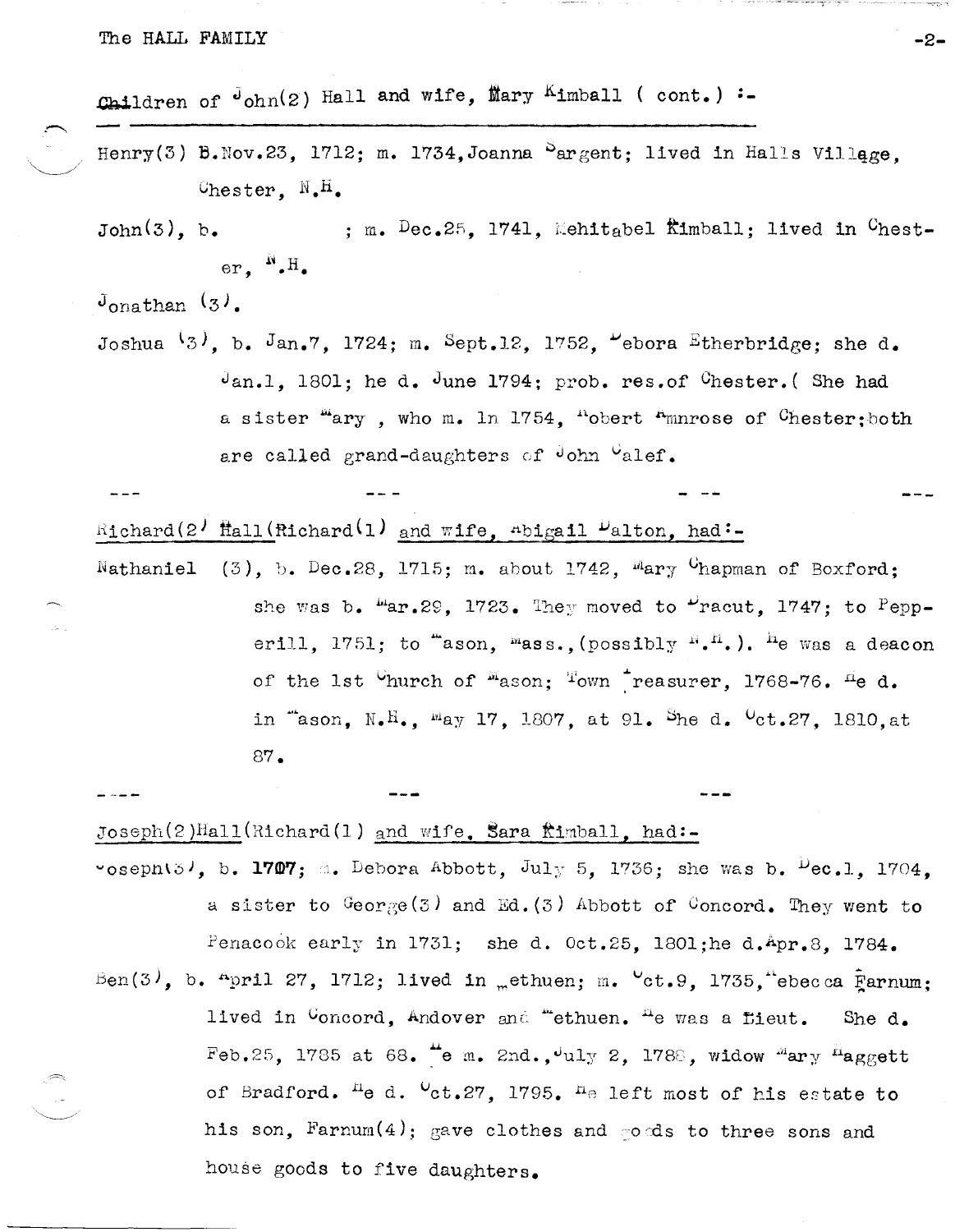Children of Joseph (2) Hall and wife, Sara Kimball ( cont.) :-Jonathan  $(3)$ , b. Aug. 15, 1716; m. 1740, Mehitabel Kimball; lived in Chester, N.H.; She d. Feb.2l, 1806; he d. July 2, 1809.

Nathaniel  $(3)$ , b. April 2, 1719; m. Feb.27,1743, Mary Wood of Bradford;

-3-

Ebenezer  $(3)$ , b. she d. June 23, 1809; he d. in Chester, N.H., April 5, 1803.  $;$  m. Hephziba  $F$ arnum, daughter of Barachius Farnum; had one Child; she d. Aug.23,1744; he m. 2nd. , Dorcas Abfuott of Bradford, June 17, 1746; she d. at 69,Sept.28,1768; he d. April 24, 1801.

Hannah  $(3)$ , b.  $\qquad \qquad ;$  m.  $Jan.27$ , 1757, Richard Herbert of Concord, N.H.

Judith  $(3)$ , of Bradford; m. "arch 23, 1758, Ephraim Hall of Concord,N.H.

Caleb (3) Hall ( $J_n$ , (2) Richard(1) and wife, Jerusha Tibbets, of Methuen:-\Ym. (4), b. Feb.29, 1745; m. 1st., April 30, 1772 -----; m. 2nd.,Jan.26, 1792, Susanna Aikin,dau.of Deacon Edw. of Windham, N.H.; she was b. May 25, 1758; d. Nov.9, 1843.  $W_m$ . $(4)$  graduated from flarvard, 1766; was a minister. He settled first in Grafton,Vt.,about 1788, but had been a preacher and teacher before that date. He d. ab. 1800.

Henry (3) Hall  $(In.(2)Richard(1)$  and wife, Joanna Sargent, had:-Mary  $(4)$ , b. Nov.14, 1735; m. Thomas Chase of Salisbury, N.H. Dorothy (4), b. Nov.7, 1737;in  $C_h$ ester, N.H.; m. Lieut.Abraham Fitts of Candia, N.H.

 $C_{\text{al}}$ eb (4), b. Nov. 1, 1738;m. Mary Bradley of <sup>H</sup>averhill, N.H.; she was b. 1745. They lived in Chester and Auburn, N.H. He enlisted in a Rhode Island  $Co_{\bullet}$ , in the <sup>n</sup>evolution.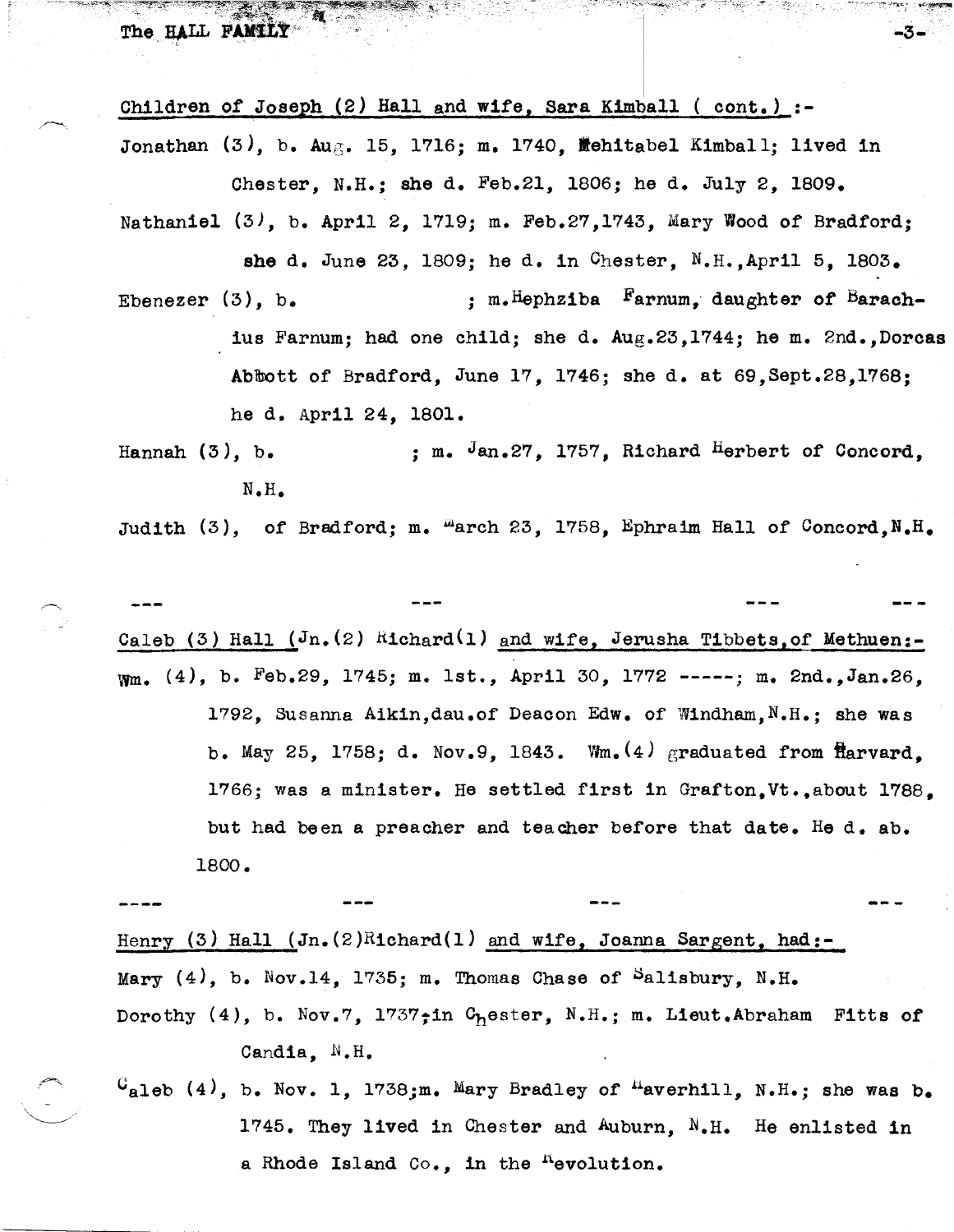$\curvearrowright$  .

 $\searrow$ 

Children of Henry  $(3)$  Hall and wife, Joanna Sargent, ( cont.) :-Caleb (4), b. Nov.1, 1738; m. Mary Bradley ( duplicate.) Joanna (4), b. Oct.4, 1746. Peter  $(4)$ , b. June 9, 1751; m.  $\frac{1}{2}$ ois Atwood, Feb.22, 1774, in Haverhill. Lucy (4), b. ; d. unm. Oct.1829. Moses  $(4)$ , b. : m. Mary Cochrane in Chester; he was in the Revolution; fought at Bunker Hill in Capt. Joshua Abbott's Co. Joshua (3)Hall ( $Im.(2)$  Rich.(1) and wife, Debora Ethbridge, of Chester:-Sarah  $(4)$ , b. 1753; m. Matthew Haywood of Moultonboro, N.H. Reuben  $(4)$ , b.  $;$  ; m. Patty Hooker of Chester; he d. 1826. Moses K. (4), b. Jan.25,1758. Josiah (4). Joshua (4), b. 1762; m. Polly Morse; Shevwas dau.of Joseph Morse; she d. 1856; he d. 1847. Jesse (4), b. 1764; m. Polly, daughter or Wilber (or Wilder) West;lived in Compton, N.H.  $Wm.$  (4), b. David  $(4)$ , b. John  $(4)$ , b. Elizabeth (4), b. ; d. in the Army. ; d. unm. ; m. Mary Brown; lived in Teeftonboro. ; m. Jonathan Bagley. moved to  $^{m}$ aine. Ben (3) Hall ( $Joseph(2)$  Rich. $(1)$  and wife, Rebecca Farnum, had:-Ben  $(4)$ , b. in Andover, June 29, 1742; served in Revolution; of Capt. Jos. Dearborn's Co., 1776. Rebecca  $(4)$ , b. in Andover, Dec.26, 1743. Susanna  $(4)$ , b. in  $\frac{11}{10}$  , May 25, 1747.

-4-

Richard  $(4)$ , b. in Andover, May 11, 1748; was in ftevolution.1776.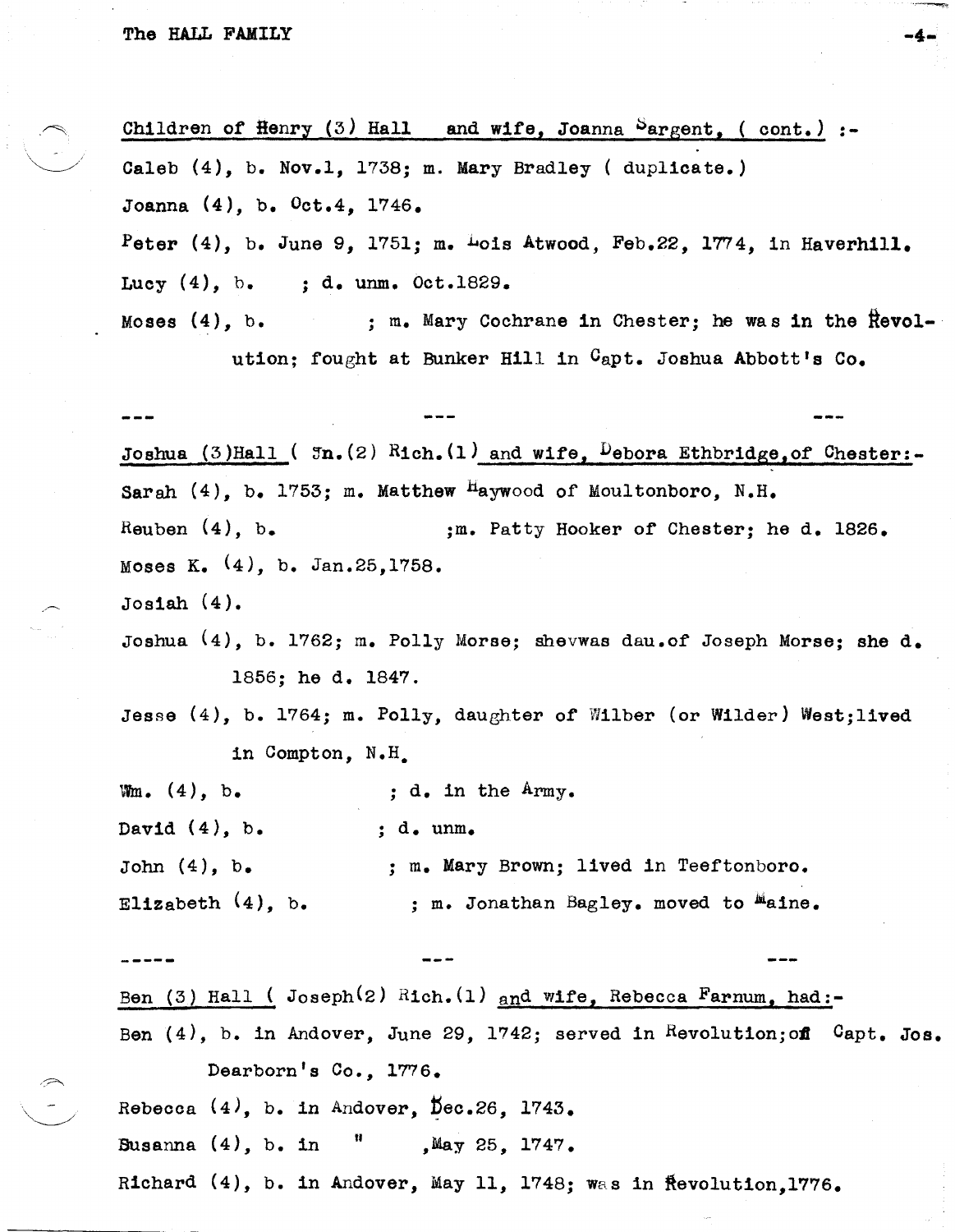Children of Ben(3) Hall and wife, Rebecca Farnum,  $($  cont.) :-

Farnham  $(4)$ , b. in  $^{\text{m}}$ ethuen, June 17, 1752; m.  $^{\text{S}}$ ept.15,1774.Sally Bailey: she was b.  $A_{\text{U},\text{K}}$ ,13,1754; he was in Revolution; he d.  $M_{\text{a}}$ y 4,1834; the widow applied for a pension ,1834; she d. Dec.26,1838.·

Anna (4), b. 1754.

Sarah (4), b. May 19, 1759.

 $\texttt{Elizabeth (4), bapt.}; m.$  ; m. ; ;mentioned in ' will. Mehitabel  $(4)$ , bapt. in Andover, 1739;mentioned in will.

Ebenezer(3) Hall (Jos.(2)  $J_{n}$ .(1) and 1st wife, <sup>H</sup>ephziba Farnum,had:-Ebenezer  $(4)$ , b. Aug.6, 1744. He lived in Concord, N.H.

by 2nd wife, Dorcas Abbott:-

ftephziba (4), b. May 29, 1747<sub>:m.</sub> Richard Hazeltine;he was b.Apr.5,1742; Obadia (4),  $b.$   $d.$   $\Delta wg.$ 1817.<br>Obadia (4),  $b.$   $0ct.2$ , 1748; soldier in the Revolution; d.  $\Delta x$  arch 24,1831. Dorcas (4),  $H_{e}$  m. Nov.3, 1770, Mary Perham of New Ipswich, N.H.;b.1749;d. / 1822. Sarah  $(4)$ , b.  $^*$ eb.4, 1753; d. May 1845; m. Wm.Hazeltine,1773;he was b.June , b. <sup>\*</sup>eb.4, 1753; d. May 1845; m. Wm.Hazelting<br>16.1744:d.Jan.1826;farmer of Vanterbury,N.H. paniel (4), b. Jan.13, 1755; m. 1st.,Debora Davis, Sept.26, 1775; she d. Burnum Fellows, Nov.1822 at 65; his 2nd wife was Elizabeth- $\leftarrow$ --; she d.  $Dec$ . 1831 at 74. He d. Feb.18, 1835. Sne was b.in Ipsyich, Nov. 9, 1757. ( His 1st wife was dau.of Robt. Davis and w. Sarah; b.in Concord, N.H. July 15, 1757.) Farnham(4) Hall( $\beta$ en(3)Jos.(2)Rich.(1) and wife, Sally Bailey, had:-Polly (5), b. Jan.13, 1775; m. Nathaniel Messer; she d. July 23,1847. Farnham  $(5)$ , b.  $F_{e}b.2$ , 1778; m.  $Dr.$  Wm.  $(6)$ a Miss Barrett; m. 2nd., Hanna C. Seaman; of Saratoga Springs,  $N.Y.$ Thomas  $(5)$ , b. ; moved to Camden,  $^{M}e$ ., 1806 with brother Frye; traders until 1800; went to N.Y. City; d. May 13, 1850.

Enoch B.  $(5)$ , b. April 25, 1779; d.  $\text{Aug. } 5$ , 1793.

Ben (5), b. Apr. 18, 1781; d. y.

Ben (5), 2nd., b. June 11, 1782.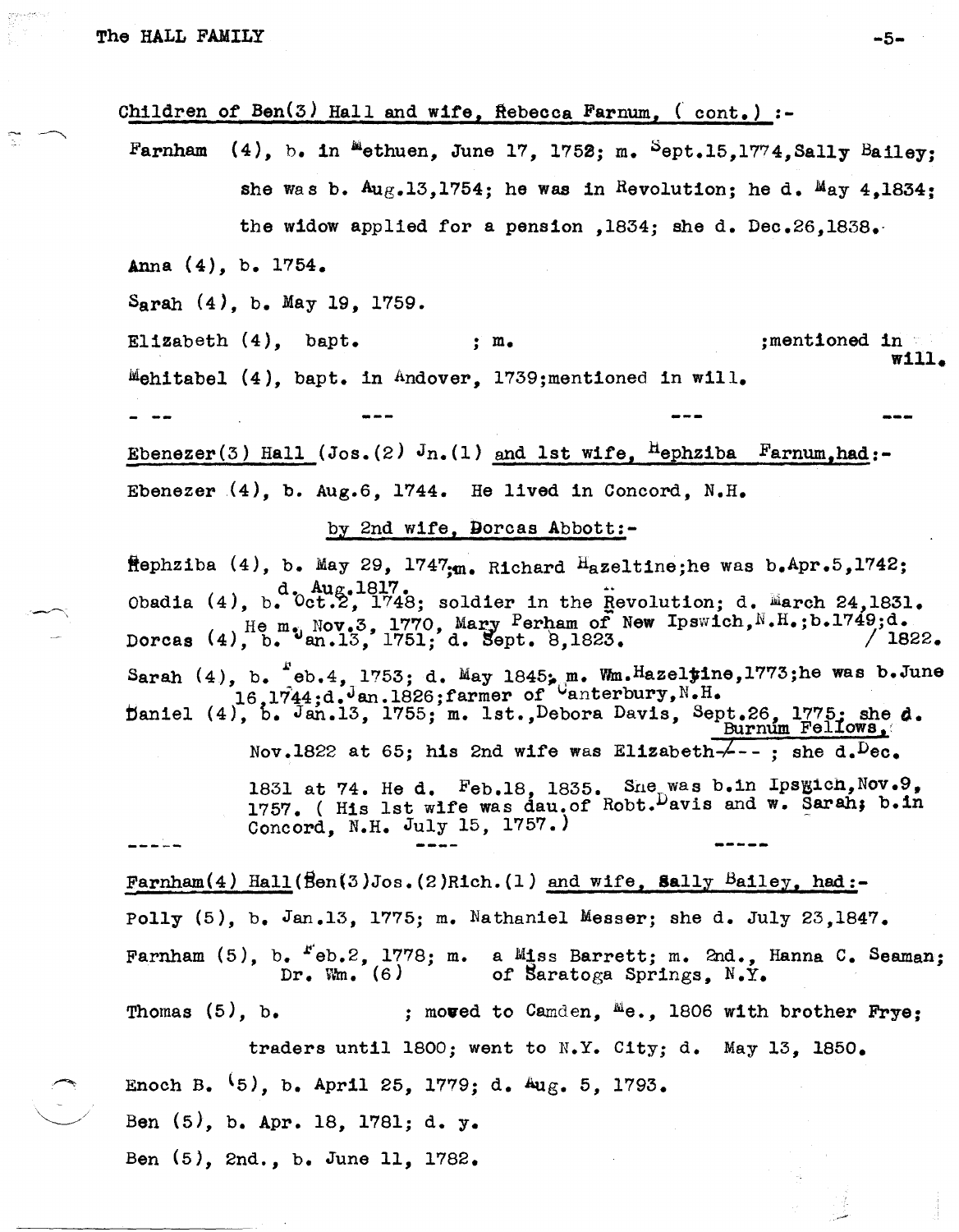## The HALL FAMILY  $-6-$

 $\diagdown\,$  .

Children of Farnham  $(4)$  Hall and wife, Sally Bailey, (  $cont.$ ) :-

Sally  $(5)$ , b. Aug. 31, 1784; d. Jan.7, 1825.

Abia  $(5)$ , b.  $e^{-x}$  ; m. Ralph Hall of Skenaatles, N.Y. d. July 4, 186--. He was a descendant of the Bradford line. Frye (5), b. Oct.21, 1788; d. in Belfast, Me.,  $Aug.3$ , 1849; he m. in Camden. Me.,1806; he was a tanner; store keeper; Flown Clerk, 1821-1826; moved to Hope,  $^{M}e$ .; Treasurer and Register of Deeds in Walden Co.; moved to <sup>B</sup>elfort Co., 1827. **Frominent in the** Masons.

Betsy  $(5)$ , b. July 15, 1790; m. Herman Bodwell; she d. Dec.22, 1820. Joseph (5), b. June 26, 1793; m.lst., May 17 , *IB16.* Mary, daughter of

> ~apt. Nathan Howe of Shrewsbury; had 6 children; she d. 1825; he m. 2nd., 1827, Eliza,dau.of Wm. Parkman of Cambridge; he had a little schooling at Andover and then worked in a shop. Went to <sup>C</sup>amden, Me., 1809; was a Colonel in War of 1812; 1st Sheriff of  $W$ aldo Co.,1827. Was Postmaster of  $C$ amden,1830;in Congress,lB33j1838j1B46.Ran for jayor of Boston,lB49 but was defeated and returned to  $C$ amden. Had charge of office of Weights and Measures in Boston Custom House, 1857 and he held that position untl1 he d. in Boston,Dec.1, 1859. Written up ln Boston Post, Jan.5, 1860.

Enoch  $(5)$ , b. Jan.26, 1796; d.  $May$  1, 1815. Stephen (5), b. Feb.1S, 1798; d. Jan.1819. Richard T.  $(5)$ , b.  $>$ ept. 14,1800; res. Augusta, Wis.